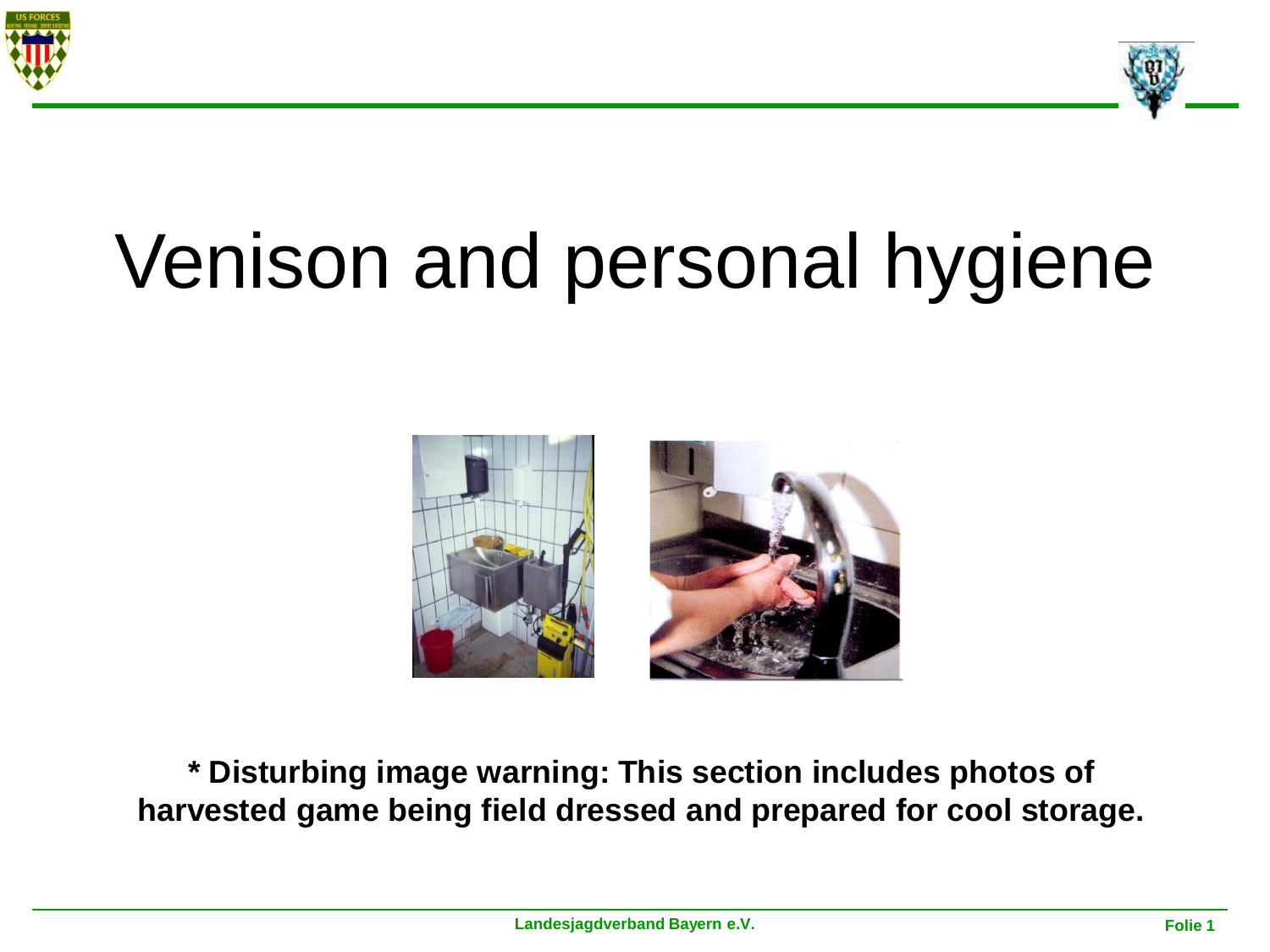

#### Field dressing at the site where harvested game are lined up

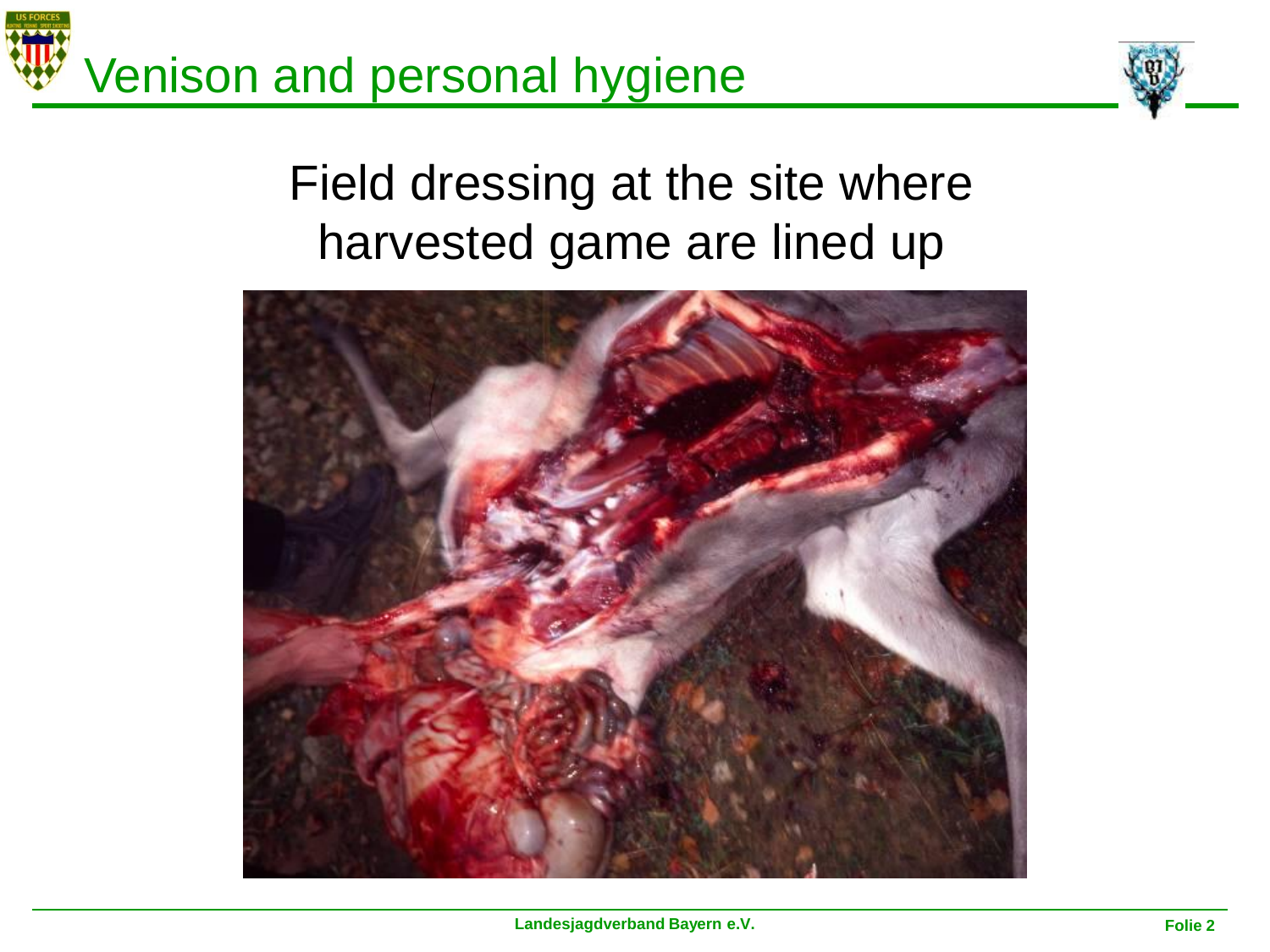# Venison and personal hygiene





### Use drinking water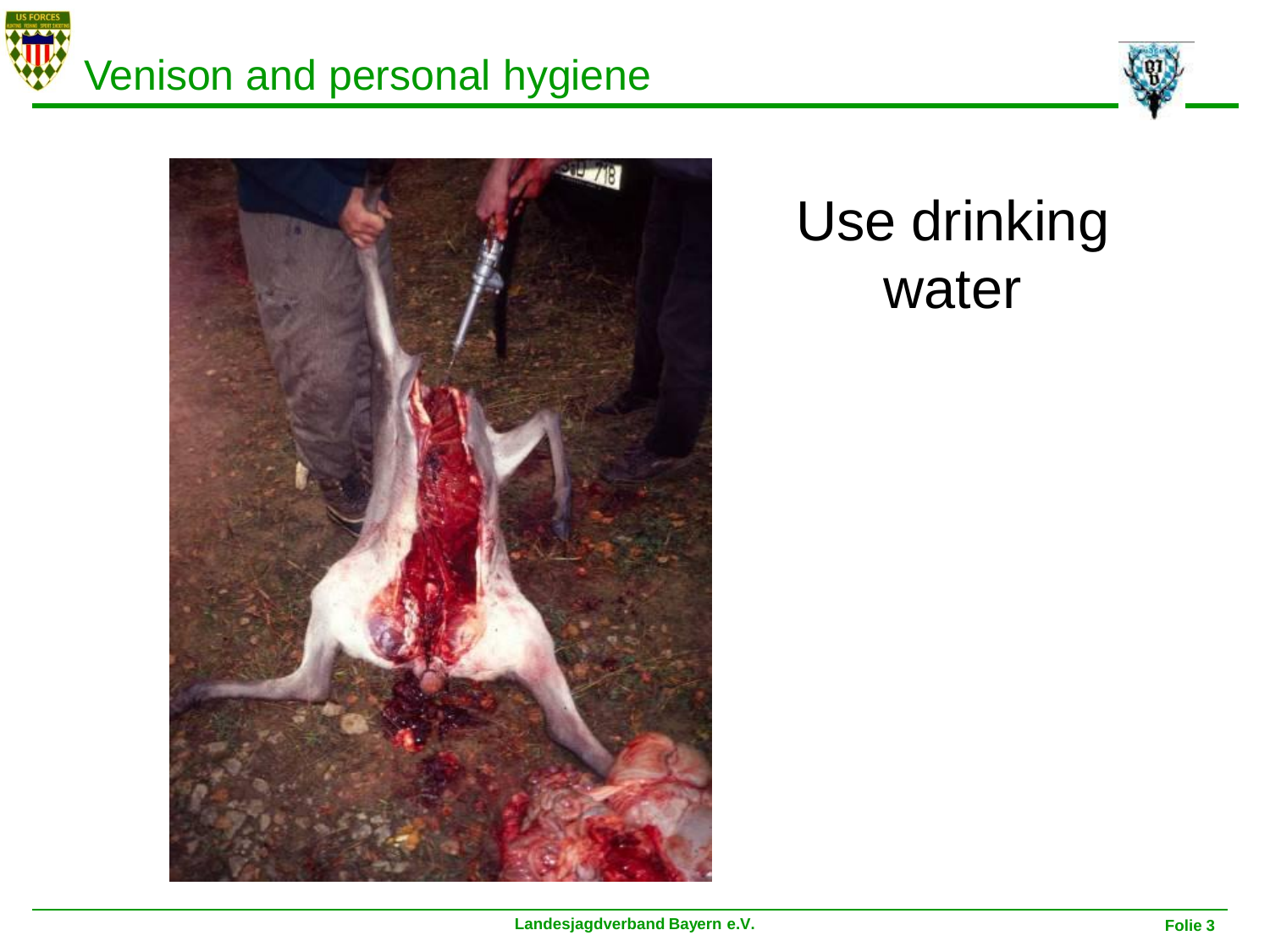





Dressing an animal in the *Wildkammer* in the hanging position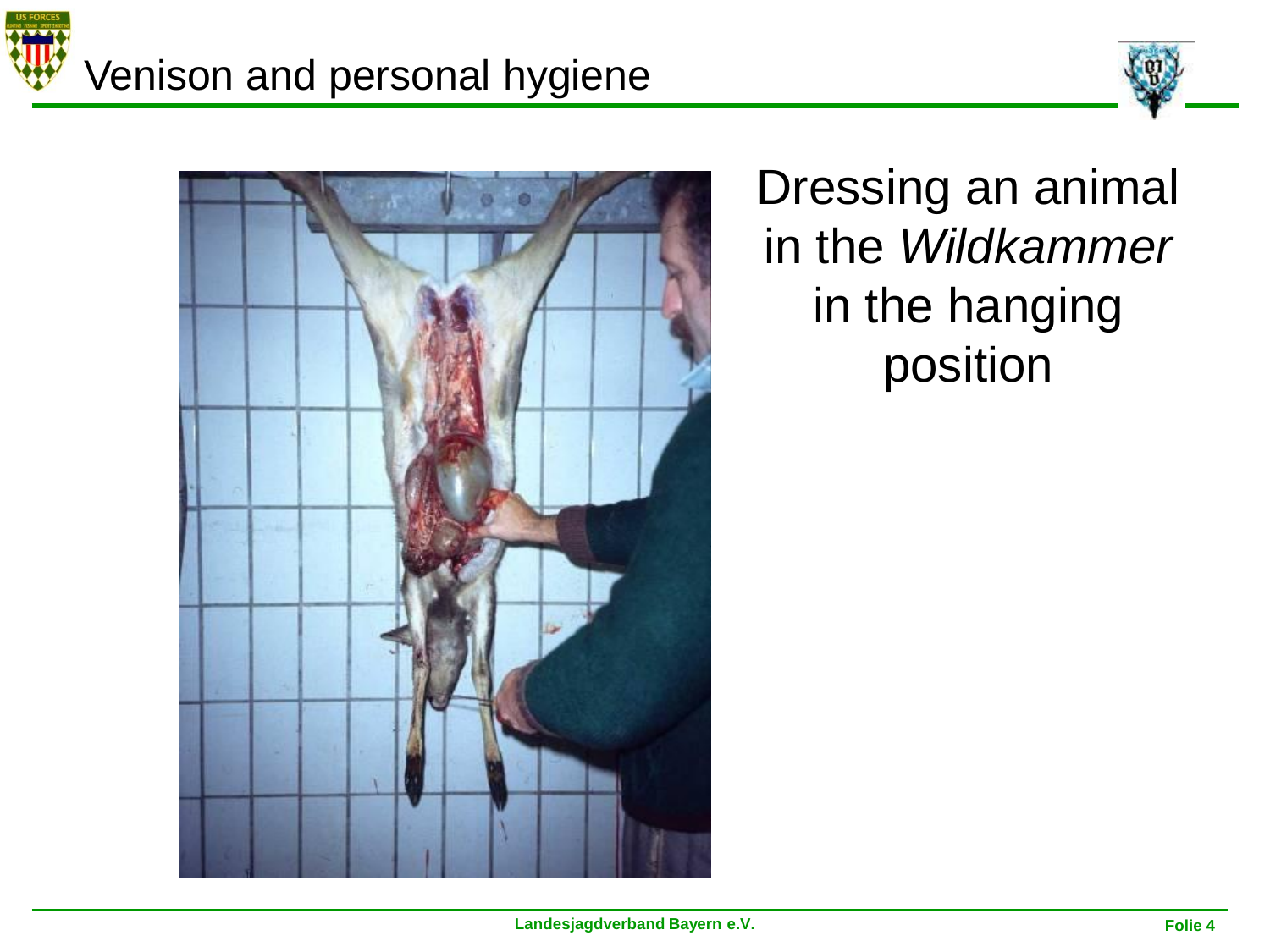





#### Good lighting makes it easier!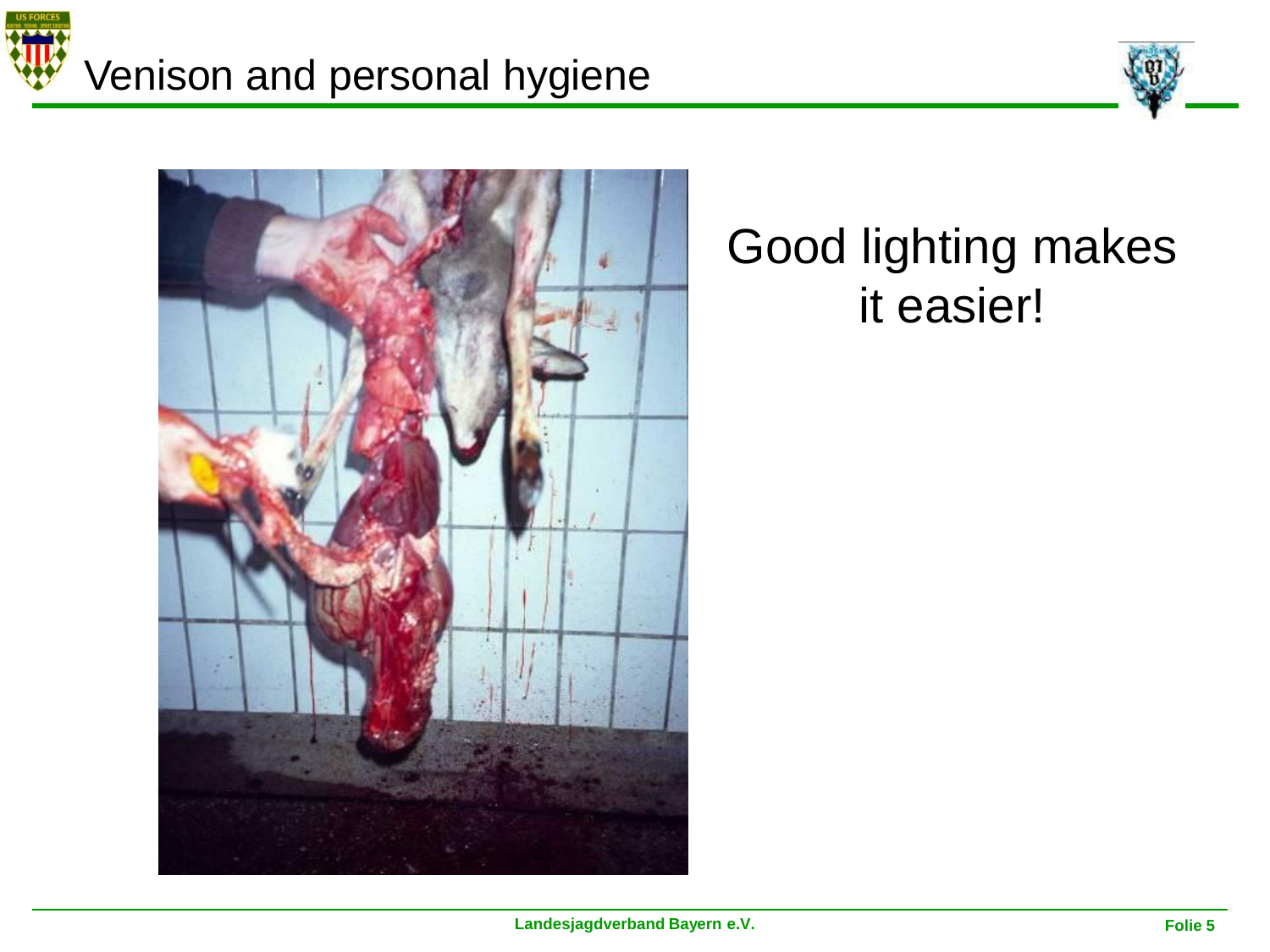



#### Dressing a hare

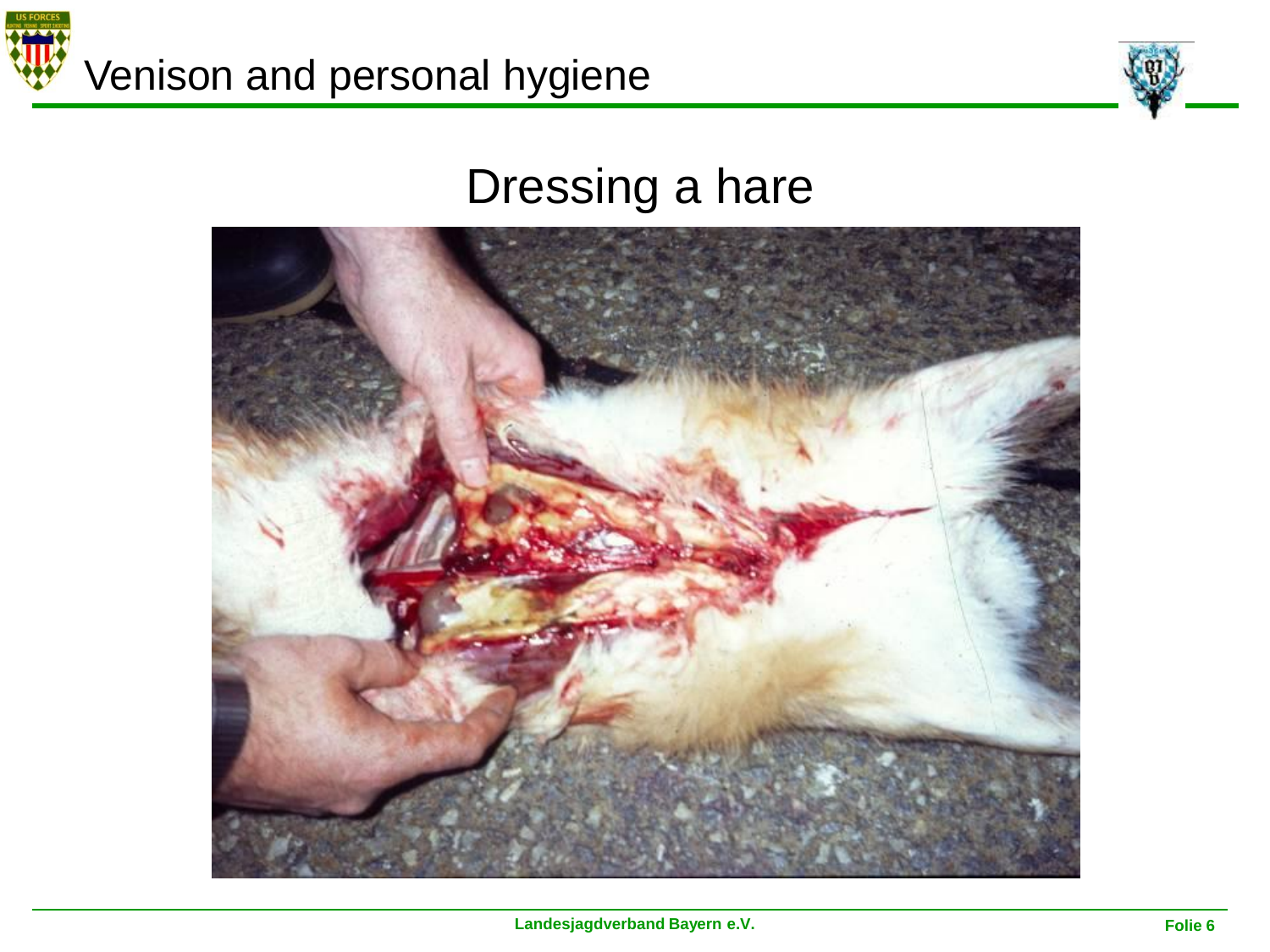





**Transporting** harvested game (or, in this case, roadkill) in a game tray (*Wildwanne*)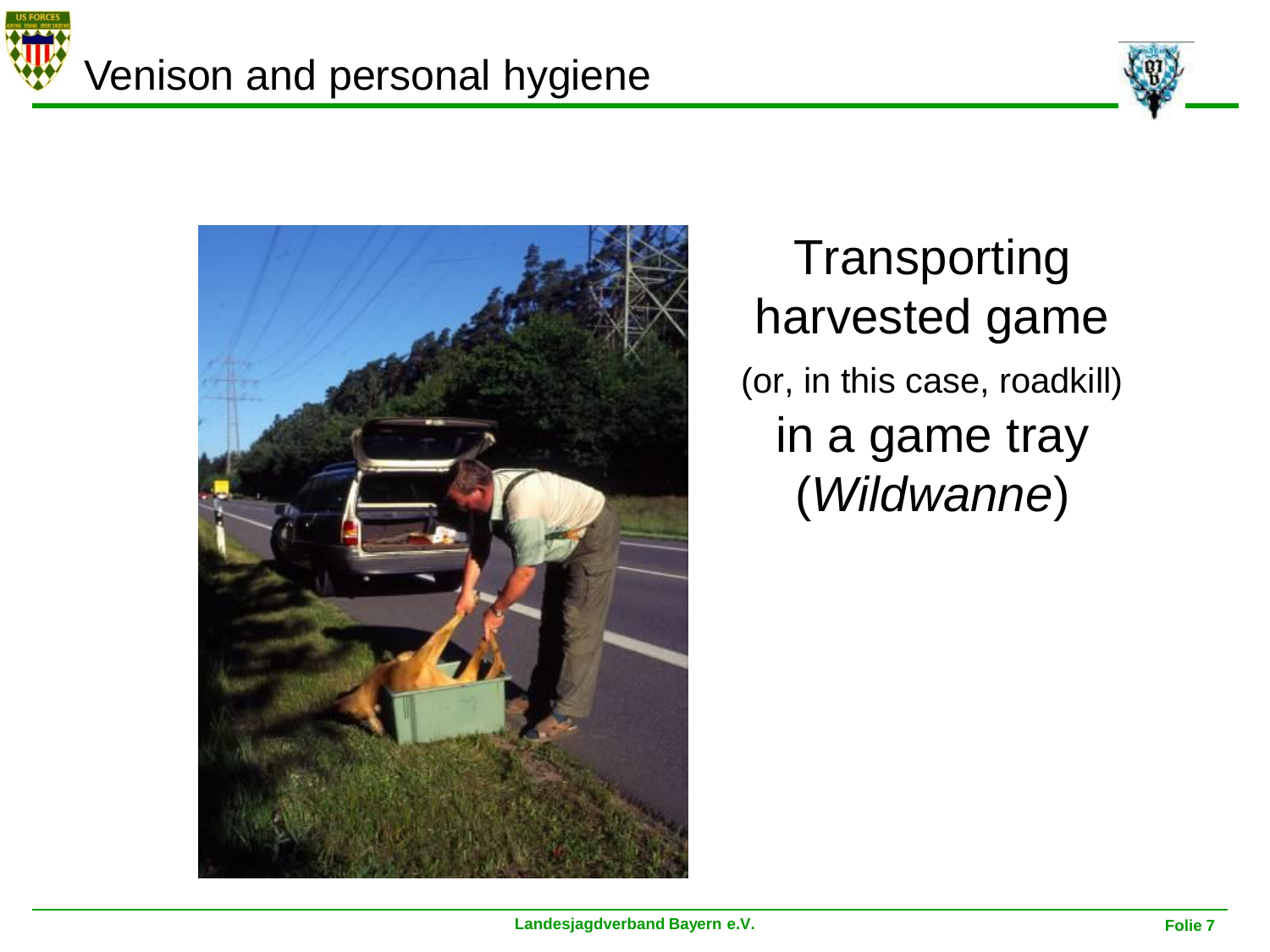



#### Game processing facility (*Wildkammer*)

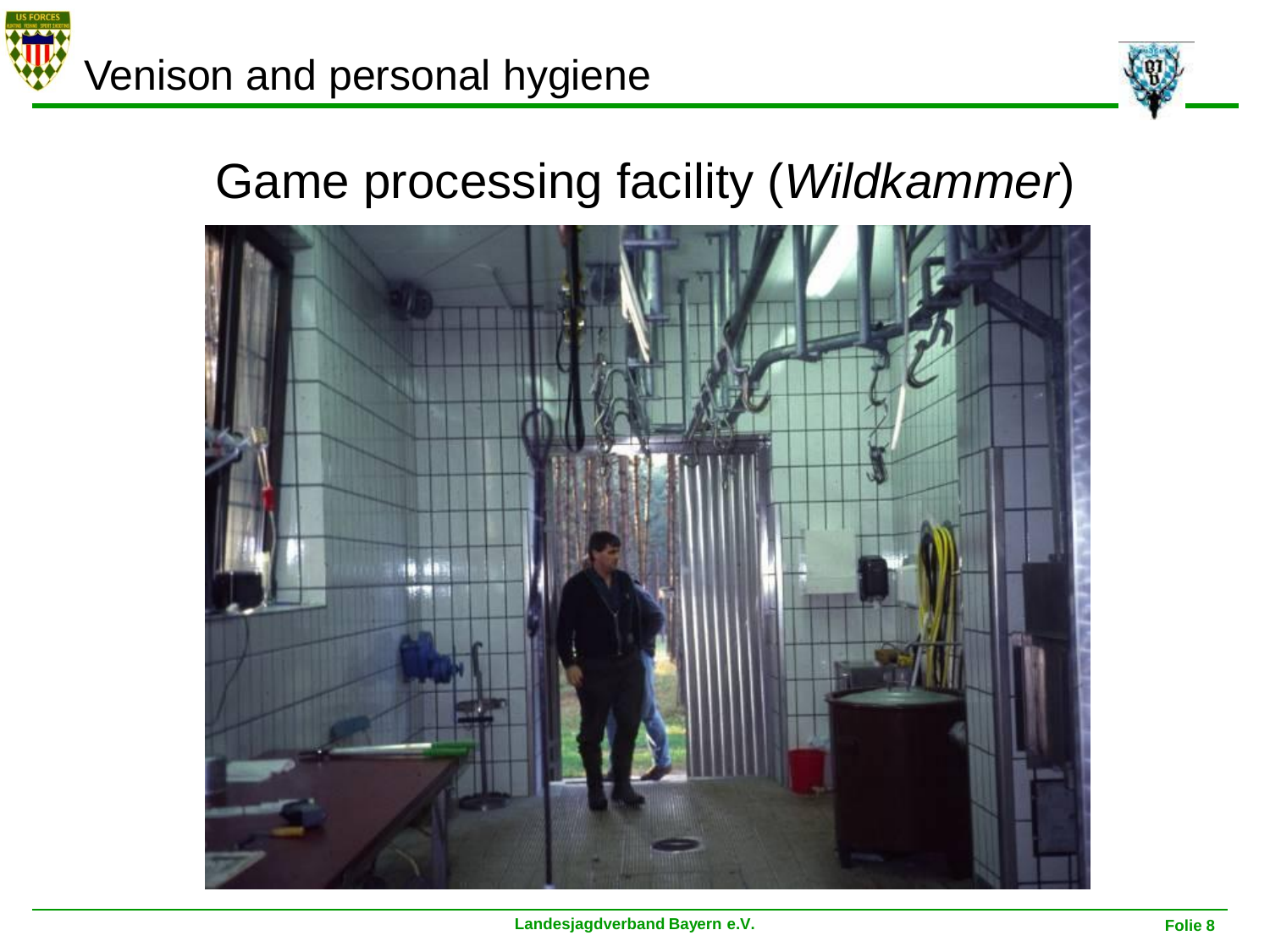





#### Sink and sterilization area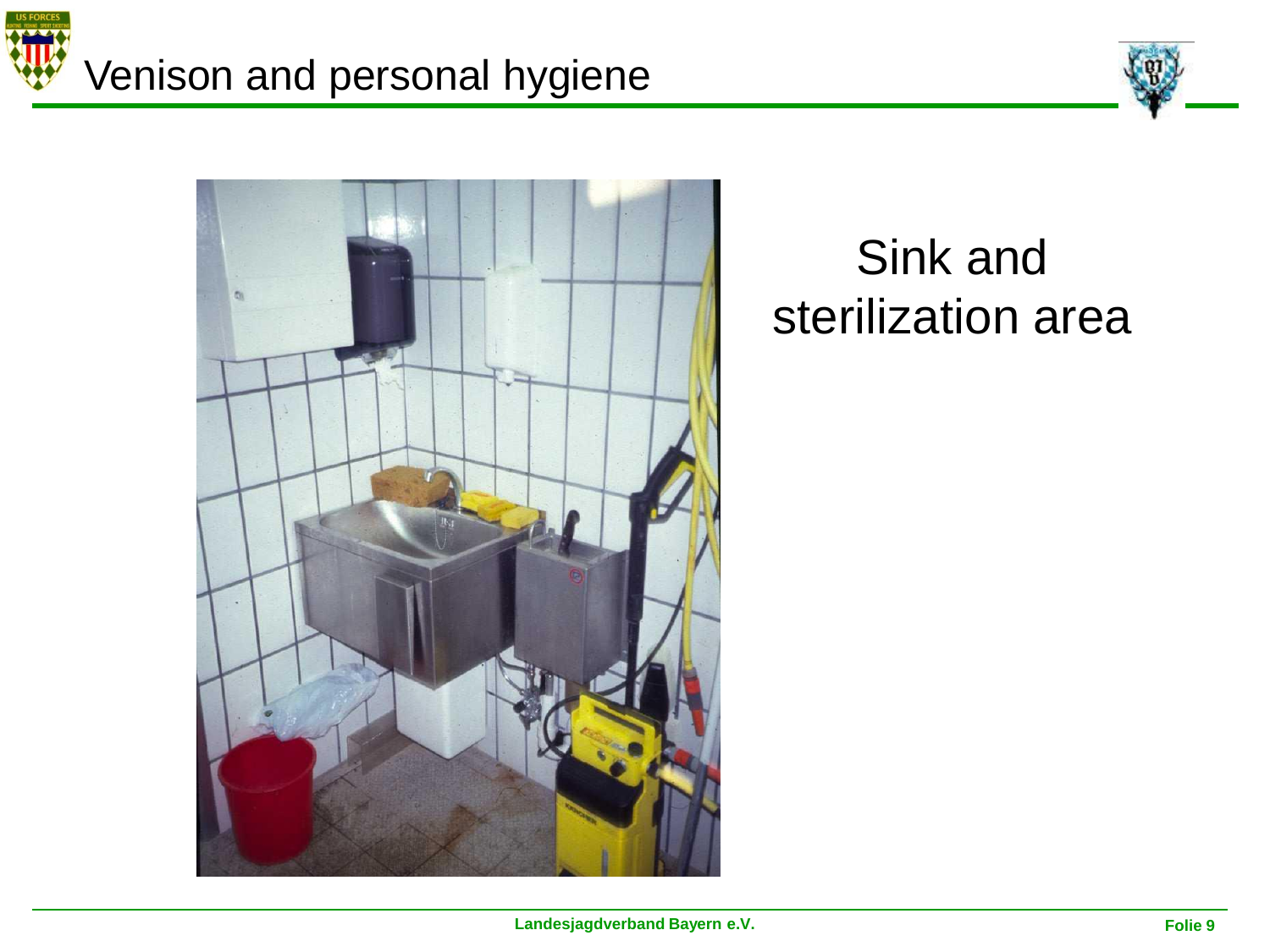





#### The cooling chamber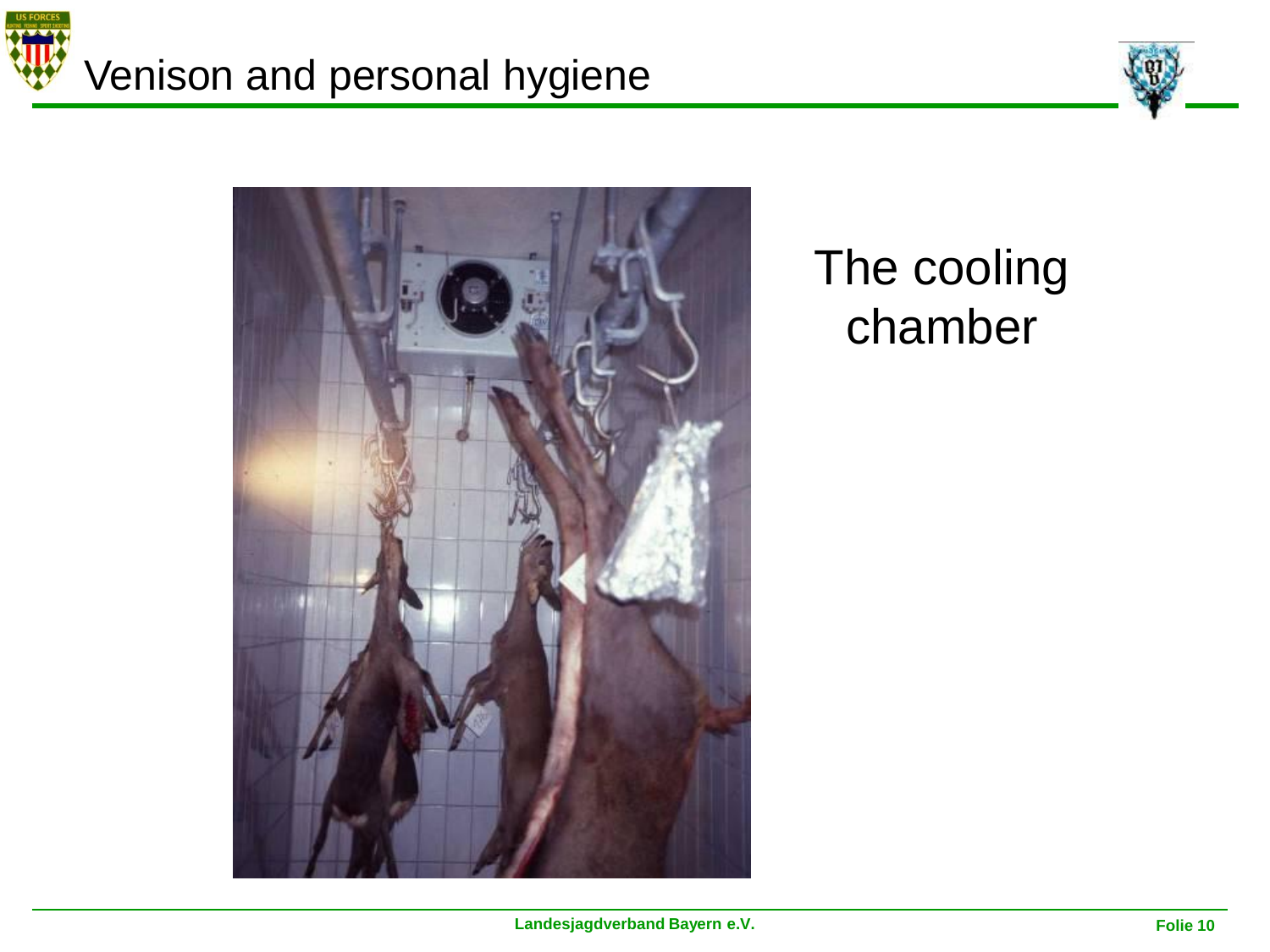



#### Removing the hide

During the entire process, the "clean" hand is guiding the knife,

the "unclean" hand is lifting the hide.

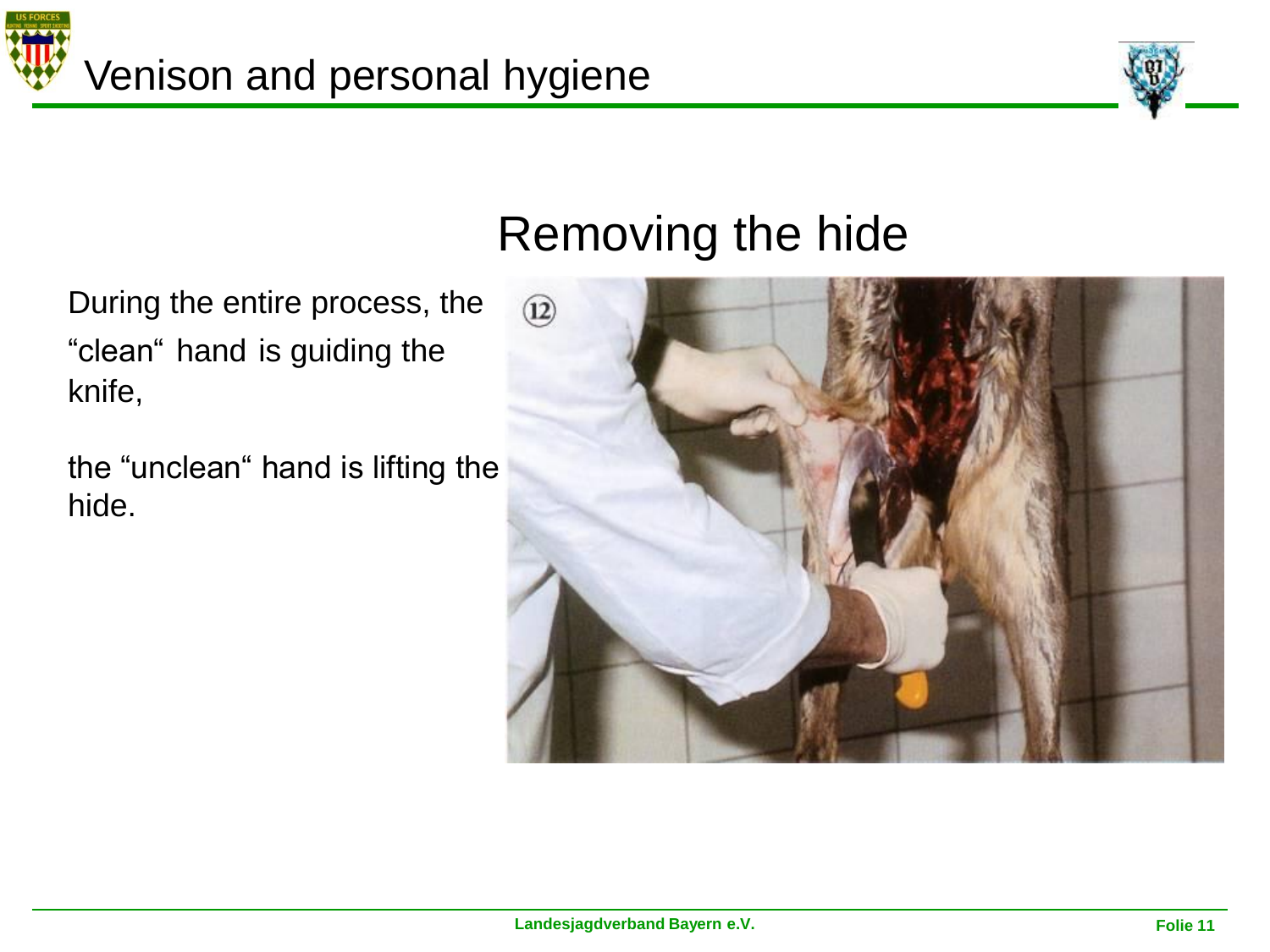



### Knocking off the hide using the fist